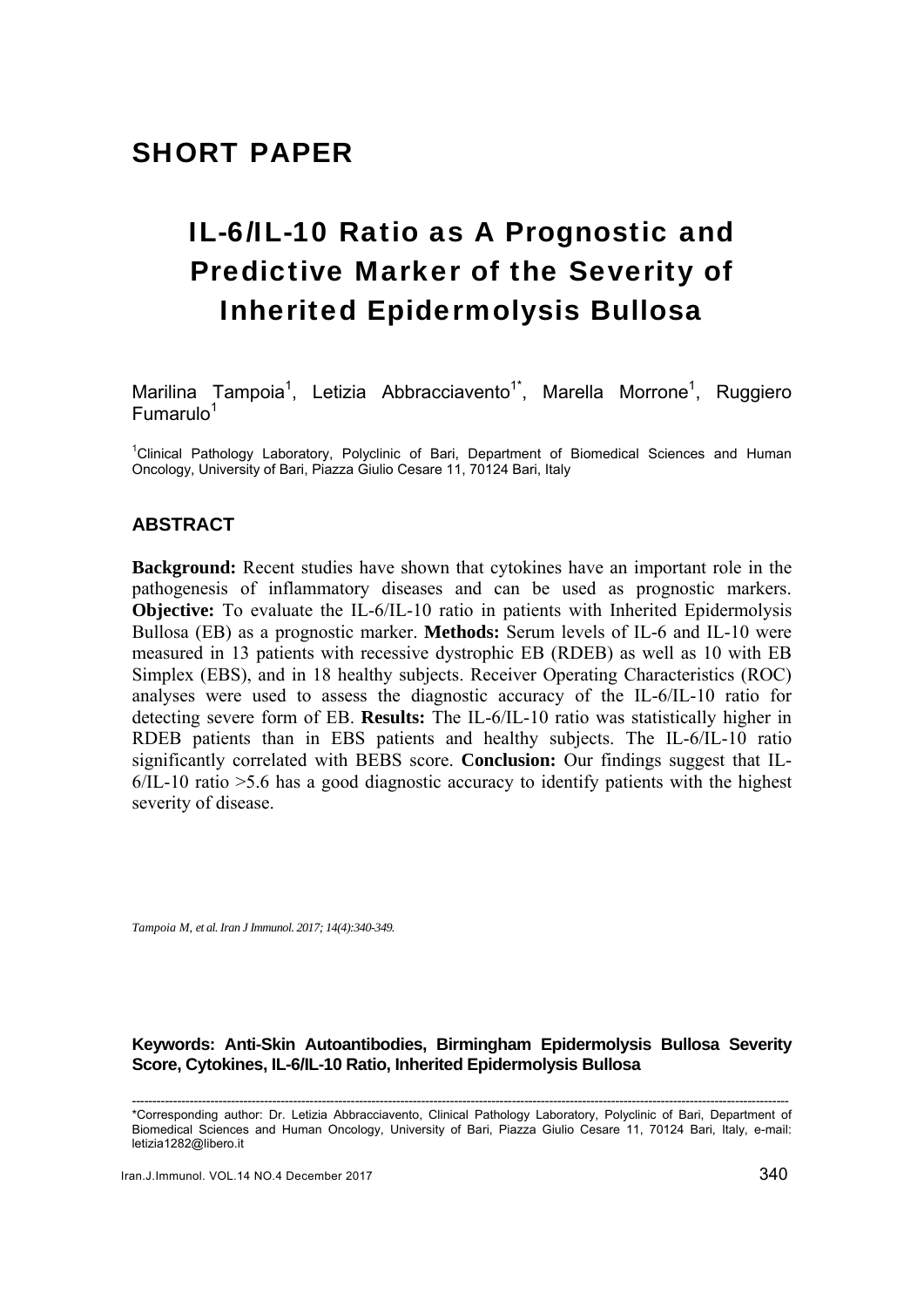#### **INTRODUCTION**

Inherited epidermolysis bullosa (EB) is a group of different, rare and genetic diseases, comprising diverse blistering skin disorders with a monogenic basis and either an autosomal dominant or a recessive inheritance (1). At first, the EB types were classified into three major groups on the basis of the level of blisters cleavage. EB simplex (EBS characterized by fragility and blistering confined to the epidermis), junctional EB (JEB associated with blisters developed within the lamina of the skin basement membrane area) and dystrophic EB (DEB with blister occurring within the uppermost regions of the dermis). A fourth type, defined as Kindler syndrome, collectively includes all cases correlated to specific clinical characteristics (mainly photosensitivity), and blister development in multiple levels in the skin basement membrane zone (2). However, various clinical subtypes have been identified and described for each group, recently a new approach to classification (known as "onion skinning") has been established (2). This approach distinguishes EB taking into consideration the account type, the mode of inheritance, phenotype, immunofluorescence antigen-mapping findings, and mutations. EB results from mutations that specifically encode for structural skin proteins; however, genotype–phenotype correlations were not always shown, and subjects with the same genetic mutations were often found to have very different clinical features. These remarks led researchers to consider the possibility that other factor could be involved in the origin of EB besides all the alterations caused by genetic mutations.

First of all, specific anti-skin autoantibodies were found in several patients with EB, and their serum levels correlated to the severity of disease (3,4). Moreover, a cytokine imbalance was shown in EB, suggesting that EB represents a systemic inflammatory disorder classified into distinct types which are largely influence by a number of factors determining their development and severity (4). Furthermore, the concentration of antiskin autoantibodies and cytokines has been observed to have a role in disease severity and could constitute a useful tool for establishing EB prognosis (4,5).

The amount of the inflammatory response has been found of significant importance in conditioning autoimmune activity and, as a consequence, for the severity of the disease. In previous studies, some authors have demonstrated that the level of most of the proinflammatory cytokines (for instance, IL-1β, IL-2, IL-6, TNF-β and IFN-γ) was considerably higher in patients with EB than in healthy subjects, in turn, these levels were higher in RDEB patients than in other EB patients. In addition to this, IL-6 serum levels were noted to be significantly correlated with EB extension, anti-skin specific autoantibody levels and severity (5).

Increased levels of many cytokines, such as IL-1 and IL-6, which are not considerably different from those found in these studies, have been detected in both sera and blister fluid of patients and experimental animals with acquired EB. In most cases, disease activity was proved to be linked to cytokine levels, confirming the pathogenic role of these proteins in the development of skin lesions (6). In contrast with the data that were published years ago by Chopra *et al.* some authors have also shown an increase in IL-2 serum levels in all of the patients with EB (4,5,7,8). Regarding anti-inflammatory cytokines, IL-10 is the most important cytokine with anti-inflammatory and immunosuppressive properties that has multiple immune regulatory functions, located in the central link of immune regulation (9). The anti-inflammatory effects of IL-10 have been shown in models of autoimmune disorders, including rheumatoid arthritis, systemic lupus erythematosus, Sjogren's syndrome, Crohn's disease, multiple sclerosis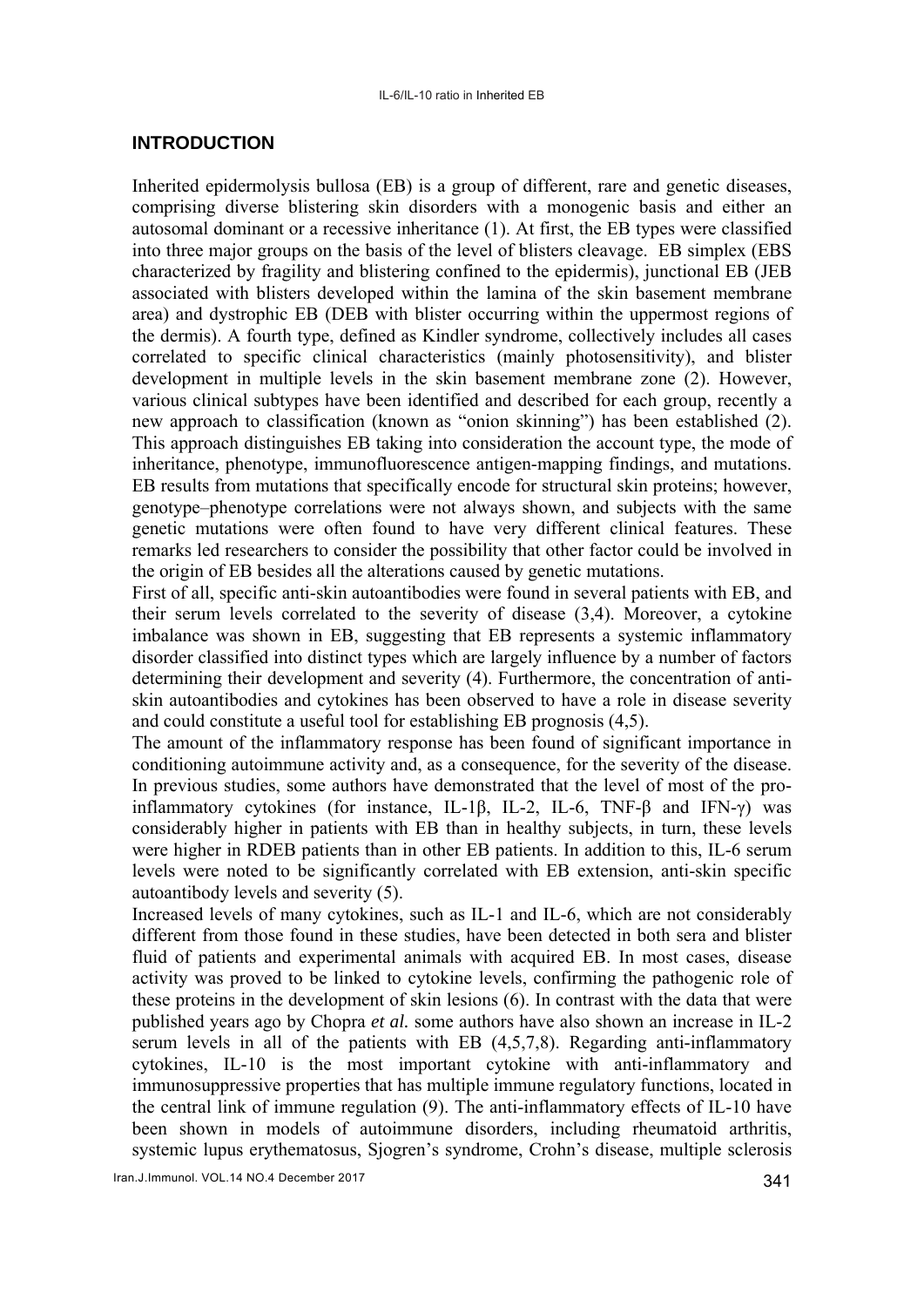and psoriasis. However, the exact mechanisms of IL-10 in auto-immune diseases is still to be clarified (9). Futhermore, a dysregulation of IL-19 and IL-20 seems to be involved in the pathophysiology of inflammatory diseases, such as SLE, rheumatoid arthritis and psoriasis (10,11). Additionally, serum IL-20 levels are reduced in patients with scleroderma spectrum disorders compared with those in normal subjects (12). In EB patients serum levels of IL-10 were investigated and they showed to be significantly higher in patients with a lower BEBS score than in those with a higher score (5). The cytokines IL-6 and IL-10 are released by cells of the adaptive and innate arms of the immune system and they appear to play key roles in genetically diverse autoimmune diseases (13). Whereas previous researches focused on the production of autoantibodies and their role in immune-mediated pathogenesis of these diseases, more recent attention has been focused on the contribution of cytokines, including IL-6 and IL-10 (9,14,15). Our study was planned to evaluate the diagnostic accuracy of the IL-6/IL-10 ratio in predicting the severity of disease in patients with EB.

## **MATERIALS AND METHODS**

**Patients.** This is a retrospective study performed between January 2010 and December 2012 in 23 consecutive outpatients with inherited forms of EB, regularly followed by the Dermatological Department of the University Hospital in Bari. All patients examined had typical clinical characteristics of EB with a variable phenotype as well as immuno-fluorescence mapping and transmission electron microscopy findings consistent with EB. According to skin cleavage, patients were divided into two groups: 13 patients with recessive dystrophic EB (RDEB), mean age 21.5 years, range 2-50, 4 male and 12 female; 10 patients with EB simplex (EBS), mean age 17.6 years, range 4- 56, 3 male and 7 female. In all patients, the Birmingham Epidermolysis Bullosa Severity (BEBS) score was used to assess the severity of the disease. It assesses the area of damaged skin, the involvement of nails, mouth, eyes, larynx and esophagus, the scarring of hands, skin cancer, chronic wounds present for at least six months, alopecia and nutritional compromise. Area is allocated 50 points and the 10 other items 5 points each, providing a maximum score of 100 (16). The BEBS score was performed by a dermatology specialist at blood sample collection.

A BEBS score over the second tertile (corresponding to 56 points) was considered severe EB. Sera from 18 healthy subjects (mean age 47.8 years, range 36-65, 8 males and 10 females) were used as control group. All sera were stored at -20°C until assayed. All patients remained anonymous and gave informed consent to be included in the study. The study was conducted according to the ethical standards as formulated in the Helsinki Declaration.

**Cytokine Assay.** Serum levels of IL-6 and IL-10 were measured in all samples using a commercially available enzyme-linked immunosorbent assay (ELISA) (Bender MedSystems GmbH, Vienna, Austria) with a fully automated system (DSX, Technogenetics, Lodi, Italy).

**Statistical Analysis.** Data are reported as median and range (min-max). The nonparametric Mann-Whitney Unpaired U-test and Kruskall-Wallis test were performed for comparison of cytokine levels between two and more groups, respectively. Receiver Operating Characteristics (ROC) analyses were carried out to estimate the diagnostic accuracy of the IL-6/IL-10 ratio for detecting BEBS score ≥56 points. The optimal cut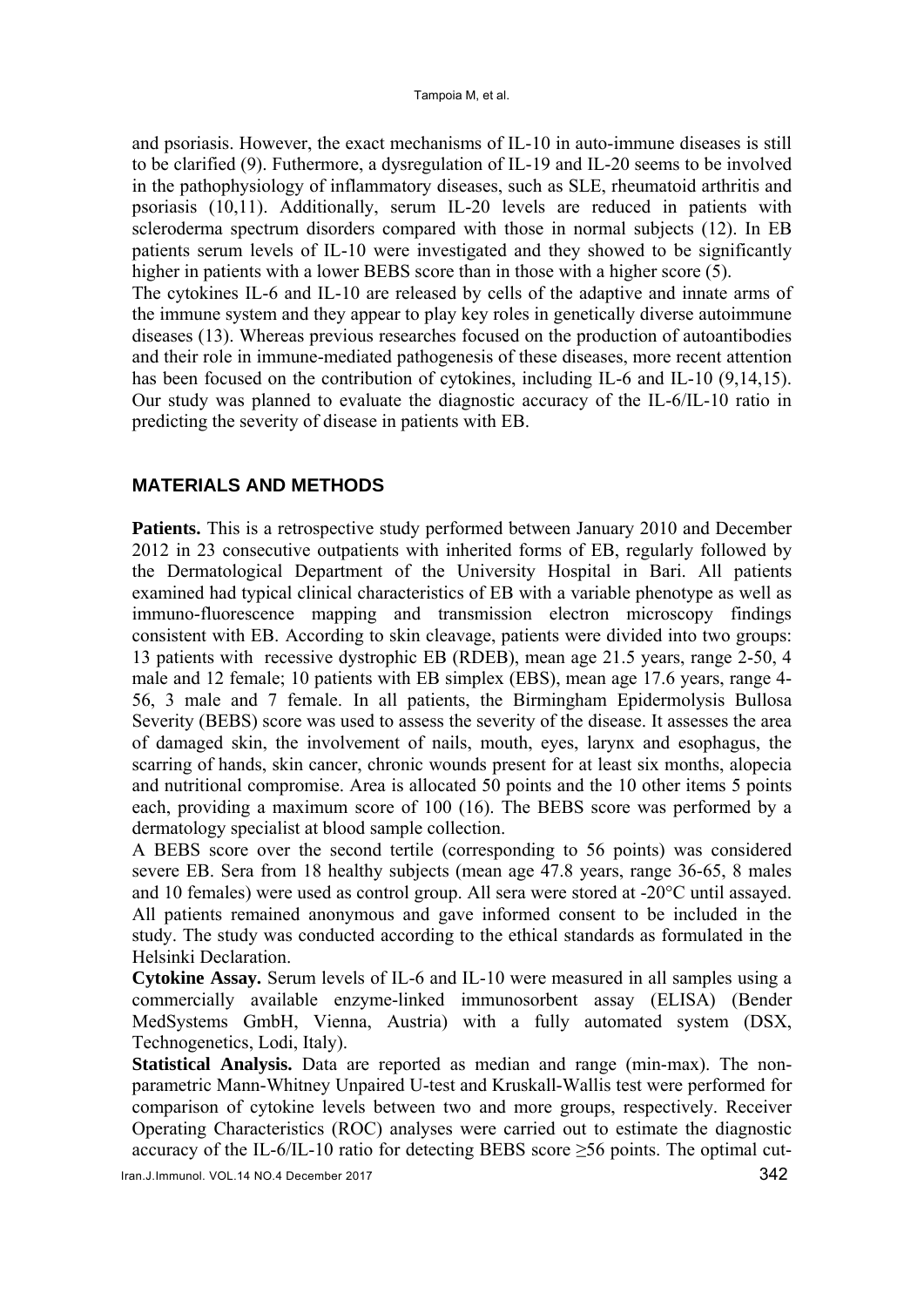off for this value of the BEBS score was the corresponding value of the IL-6/IL-10 ratio that gave a percent sensitivity and specificity closest to the point of a perfect marker (sensitivity and specificity of 100%). Clinical utility of IL-6/IL-10 ratio was evaluated by likelihood ratios (LR). Per convention, tests yielding positive LR (pLR) >10 or negative LR (nLR) <0.1 are considered clinically useful. Correlation analyses were run using the Spearman rank test. A P-value below 0.05 was considered statistically significant for all tests. MedCalc software (Mariakerke, Belgium) was used for ROC curve analysis and all statistical analyses were performed using GraphPad Prism Version 5.

# **RESULTS and DISCUSSION**

Table 1 shows demographic, clinical and serological features of patients with EB. In patients with RDEB, the median concentrations of IL-6 and IL-10 were 15.10 pg/ml (range  $2.50-36.60$ ) and  $1.60$  pg/ml (range  $0.83-4.40$ ), respectively; in patients with EBS, they were 2.50 pg/ml (range 1.20–5.20) and 3.90 pg/ml (range 1.00–19.80), respectively (Table 2).

The table 2 shows also the comparisons of the cytokine serum levels between the two groups of EB patients and healthy subjects. The median concentration of IL-6 was statistically higher in patients with RDEB compared to patients with EBS and healthy subjects ( $P=0.0001$ ), while the median concentration of IL-10 was statistically lower in patients with RDEB than in EBS patients and healthy subjects (P=0.002).

Regarding the IL-6/IL-10 ratio, it resulted statistically higher in RDEB patients than EBS patients ( $P=0.0002$ ) and healthy subjects ( $P=0.0001$ ), no significant difference was observed between EBS patients and healthy subjects (P=0.712) (Table 2).

In all patients, serum levels of IL-6 were found to be correlated with anti-BP180 (P=0.002, Spearman  $r=0.60$ ), anti-BP230 (P<0.0001, Spearman  $r=0.75$ ) and anti-type VII collagen autoantibodies (P<0.0001, Spearman r=0.80).

In addition, serum levels of IL-6 showed a significant correlation with "Birmingham Epidermolysis Bullosa Severity" (BEBS) score (P<0.0001, Spearman r=0.88), while serum levels of IL-10 were inversely correlated with the BEBS score (P=0.05, Spearman  $r=0.41$ ).

Finally, in patients with EB, the IL-6/IL-10 ratio resulted statistically higher than in healthy subjects and significantly correlated with both anti-skin autoantibodies levels (Figure 1a, 1b, 1c) and BEBS score (Figure 2).

The area under the curve (AUC) for criterion variable, IL-6/IL-10 ratio, and for condition variable BEBS score  $\geq$ 56 points, resulted 0.98 (95% CI, 0.82–1.0). The ROC analysis showed that, at a cut-off value >5.6, the IL-6/IL-10 ratio had a sensitivity of 87.5% (95% CI, 47.4–97.9) and an absolute specificity (95% CI, 78–100), a positive pLR of  $\infty$  and a nLR of 0.13. Positive and negative predictive value were 100% and 93.8%, respectively (Figure 3 and Table 3).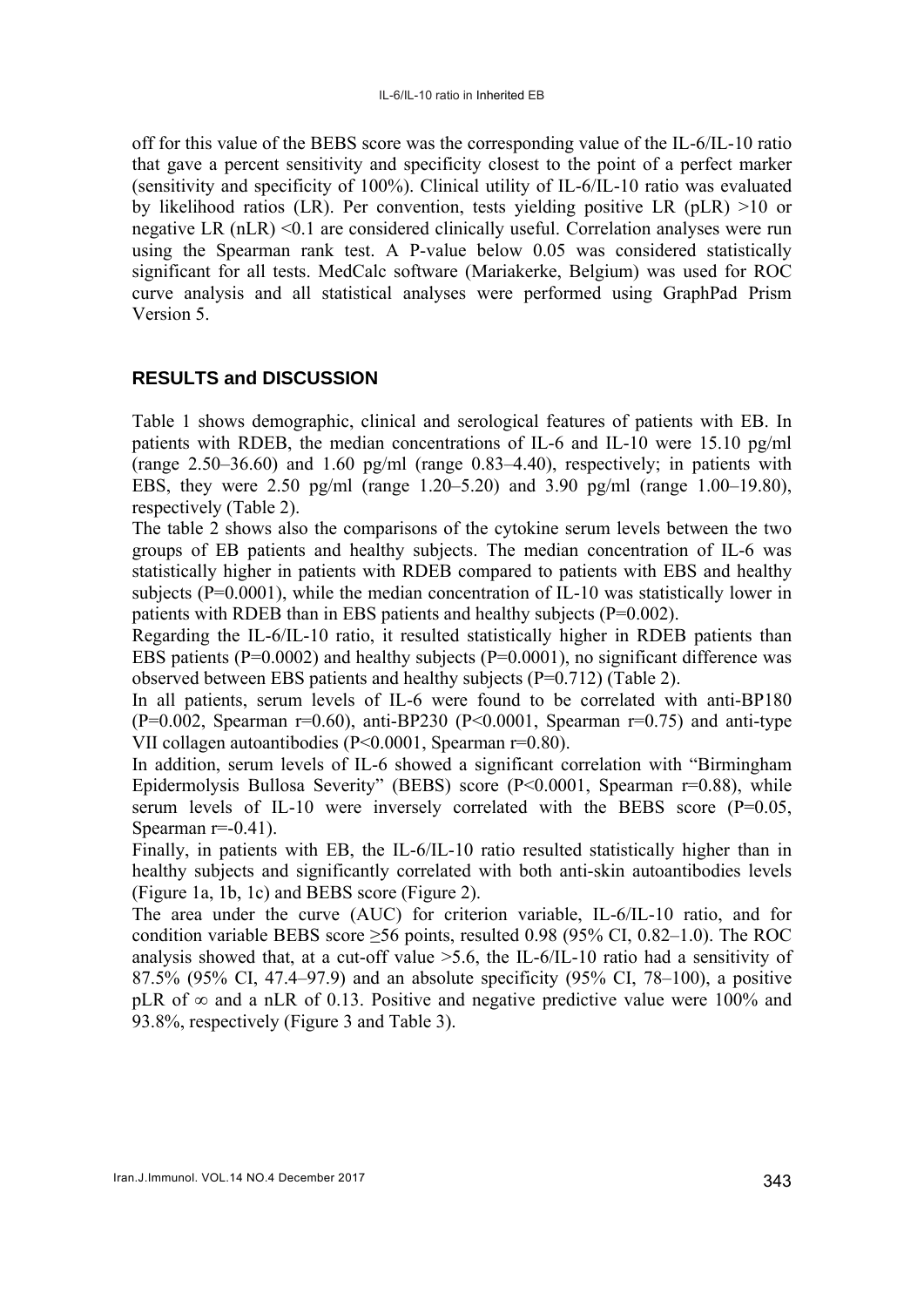|                  |             |                  | Anti-skin autoantibodies |             |             |                |                   |  |
|------------------|-------------|------------------|--------------------------|-------------|-------------|----------------|-------------------|--|
| n. pt            | <b>Sex</b>  | Age              | <b>Type EB</b>           | Anti-BP180* | Anti-BP230* | Anti-Coll VII* | <b>BEBS</b> score |  |
| $\,1$            | $\mathbf M$ | years<br>12      | <b>RDEB</b>              | 36          | 26.7        | 20.1           | 67                |  |
| $\sqrt{2}$       | $\mathbf F$ | 19               | <b>RDEB</b>              | 37.5        | 37.8        | 14.9           | 63                |  |
| $\mathfrak{Z}$   | $\mathbf F$ | 45               | <b>RDEB</b>              | 6.8         | 3.3         | $1.1\,$        | 39                |  |
| $\overline{4}$   | $\mathbf F$ | 29               | <b>RDEB</b>              | 34.5        | 18.2        | 5.9            | $78\,$            |  |
| 5                | $\mathbf M$ | $\mathbf{9}$     | <b>RDEB</b>              | 16.8        | 13.9        | 5.8            | 34                |  |
| $\sqrt{6}$       | $\mathbf F$ | $28\,$           | <b>RDEB</b>              | $1.8\,$     | 2.9         | 2.8            | 31                |  |
| $\boldsymbol{7}$ | $\mathbf M$ | $\mathfrak{S}$   | <b>RDEB</b>              | 14.9        | 8.5         | $2.8\,$        | 40                |  |
| $\,8\,$          | $\mathbf F$ | $\overline{c}$   | <b>RDEB</b>              | 56          | 27.1        | 12.4           | 64                |  |
| $\mathbf{9}$     | $\mathbf F$ | $\overline{4}$   | <b>RDEB</b>              | 23.5        | 20.3        | 8.5            | 56                |  |
| 10               | $\mathbf M$ | 34               | <b>RDEB</b>              | 93          | 53.4        | 24.5           | 79                |  |
| 11               | $\mathbf F$ | 15               | <b>RDEB</b>              | 77.8        | 69.8        | 44.4           | 60                |  |
| 12               | ${\bf F}$   | 50               | <b>RDEB</b>              | 2.8         | 3.3         | 1.2            | $11\,$            |  |
| 13               | $\mathbf F$ | $27\,$           | <b>RDEB</b>              | 1.4         | 110         | 53.5           | 69                |  |
| 14               | $\mathbf F$ | $\sqrt{6}$       | <b>EBS</b>               | 14.7        | 13.8        | 2.1            | $\overline{2}$    |  |
| 15               | $\mathbf M$ | 34               | <b>EBS</b>               | 2.9         | $3.2\,$     | 1.3            | $\overline{c}$    |  |
| 16               | $\mathbf F$ | 10               | <b>EBS</b>               | $3.5$       | 3.5         | $1.2\,$        | $\sqrt{2}$        |  |
| 17               | ${\bf F}$   | $\tau$           | <b>EBS</b>               | 13.4        | 3.5         | 1.4            | $\sqrt{2}$        |  |
| $18\,$           | ${\bf F}$   | $\boldsymbol{7}$ | <b>EBS</b>               | 10.1        | 6.3         | 1.9            | $\overline{2}$    |  |
| 19               | ${\bf F}$   | 56               | <b>EBS</b>               | 15.1        | 13.1        | 10.8           | 36                |  |
| $20\,$           | $\mathbf F$ | 17               | <b>EBS</b>               | 4.5         | 8.9         | 2.1            | $\sqrt{2}$        |  |
| $21\,$           | $\mathbf M$ | 13               | <b>EBS</b>               | 15.1        | 8.4         | 2.2            | $\sqrt{2}$        |  |
| 22               | $\mathbf M$ | $22\,$           | <b>EBS</b>               | 2.7         | 4.1         | $1.2\,$        | $\sqrt{2}$        |  |
| 23               | ${\bf F}$   | $\overline{4}$   | <b>EBS</b>               | $\,1$       | $1.2\,$     | 1.4            | $\boldsymbol{2}$  |  |

**Table 1. Demographic, clinical and serological features of patients with recessive dystrophic epidermolysis bullosa (RDEB) and with epidermolysis bullosa simplex (EBS).** 

\* Cut-off value: anti-BP180 autoantibodies, cut-off 8.5 U/mL; anti-BP230 autoantibodies, cut-off 8.0 U/mL; anti-type VII collagen autoantibodies, cut-off 5.0 U/mL. The bold and italic numbers indicate values above the cut-off.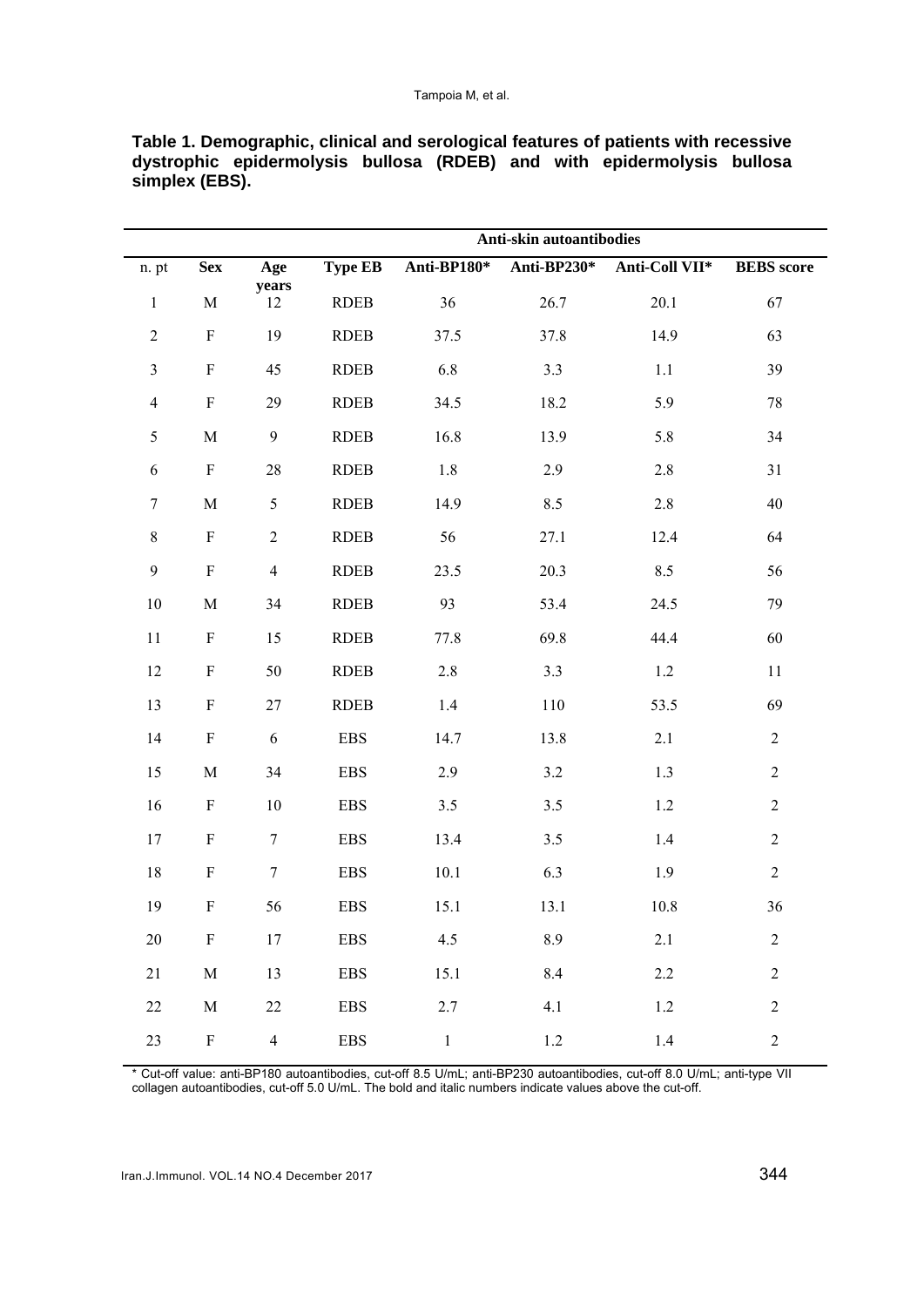| Cytokine<br>$\left(\text{pg/mL}\right)$ | <b>RDEB</b> patients<br>(n.13)<br>Median value<br>$(range\ min\ \max)$ | <b>EBS</b> patients<br>(n. 10)<br><b>Median value</b><br>(range min-max) | <b>Healthy subjects</b><br>(n. 18)<br><b>Median value</b><br>$(range\ min\ \max)$ | P<br>$value^{\dagger}$<br><b>RDEB</b><br>VS.<br><b>EBS</b> | P<br>$value^{\dagger}$<br><b>RDEB</b><br>vs. HS | P<br>$value^{\dagger}$<br><b>EBS</b><br>vs. HS | P<br>value <sup>1</sup><br><b>RDEB</b><br>vs. EBS<br>vs. HS |
|-----------------------------------------|------------------------------------------------------------------------|--------------------------------------------------------------------------|-----------------------------------------------------------------------------------|------------------------------------------------------------|-------------------------------------------------|------------------------------------------------|-------------------------------------------------------------|
| $IL-6$                                  | $15.10(2.5-36.6)$                                                      | $2.50(1.2-5.2)$                                                          | $2.9(2-5.4)$                                                                      | 0.0003                                                     | 0.0007                                          | 0.325                                          | 0.0001                                                      |
| $IL-10$                                 | $1.60(0.83-4.4)$                                                       | $3.90(1.0-19.8)$                                                         | $4.5(2.7-7.4)$                                                                    | 0.0300                                                     | 0.0003                                          | 0.904                                          | 0.002                                                       |
| $IL-6/IL-10$<br>ratio                   | $11.3(1.1-21.5)$                                                       | $0.45(0.2-2.9)$                                                          | $0.6(0.3-1.5)$                                                                    | 0.0002                                                     | 0.0001                                          | 0.712                                          | < 0.0001                                                    |

**Table 2. Comparison between cytokine levels and ratio in different types of EB patients and healthy subjects.** 

Median and range (min-max) of cytokine levels in patients with recessive dystrophic epidermolysis bullosa (RDEB), with epidermolysis bullosa simplex (EBS) and healthy subjects (HS). † Mann-Whitney Unpaired U-test, ‡ Kruskall Wallis test.

The area under the curve (AUC) for criterion variable, IL-6/IL-10 ratio and for condition variable, EB types, resulted 0.97 (95% CI, 0.80–0.99). The ROC analysis showed that, at a cut-off value  $>2.9$ , the IL-6/IL-10 ratio had a sensitivity of 92.3% (95% CI, 63.9–98.7) and an absolute specificity (95% CI, 69–100), a positive pLR of  $\infty$ and a nLR of 0.08. Positive and negative predictive value were 100% and 90.9%, respectively (Figure 3 and Table 3).

**Table 3. Diagnostic sensitivity, specificity and likelihood ratios (pLR, nLR) in patients with EB.** 

| <b>Criterion variable</b> | <b>Condition variable</b>      |                                |  |  |  |
|---------------------------|--------------------------------|--------------------------------|--|--|--|
| IL- $6$ /IL-10 ratio      | <b>BEBS</b> score              | <b>EB</b> type                 |  |  |  |
| Cut off value $(U/mL)$    | > 5.6                          | >2.9                           |  |  |  |
| <b>AUC</b>                | $0.98$ (95% CI, 0.82 - 1.0)    | $0.97$ (95% CI, 0.80 – 0.99)   |  |  |  |
| Sensitivity $(\% )$       | $87.5\%$ (95% CI, 47.4 – 97.9) | $92.3\%$ (95% CI, 63.9 – 98.7) |  |  |  |
| Specificity $(\% )$       | $100\%$ (95% CI, 78 – 100)     | $100\%$ (95% CI, 69 – 100)     |  |  |  |
| Accuracy <sup>§</sup>     | 87.5                           | 923                            |  |  |  |
| pLR                       | $\infty$                       | $\infty$                       |  |  |  |
| nLR                       | 0.13                           | 0.08                           |  |  |  |
| Positive predictive value | $100\%$                        | 100%                           |  |  |  |
| Negative predicitve value | 93.8%                          | $90.9\%$                       |  |  |  |

§Accuracy = (Sensitivity × Specificity)/100

Autoimmunity and inflammatory responses are often activated in EB with a possible implication in conditioning clinical manifestations of the disease.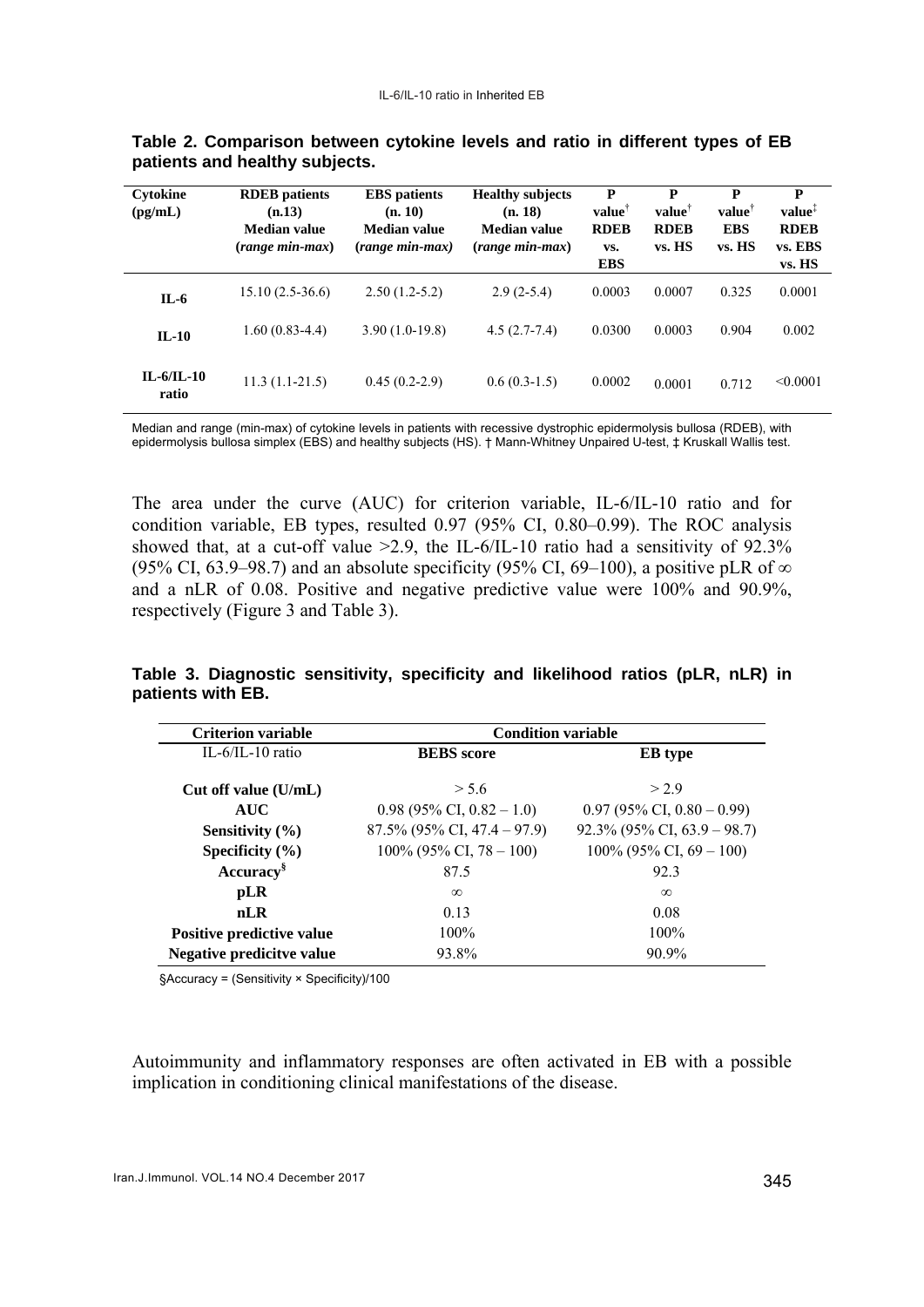

Figure 1. Correlation between anti-skin autoantibodies and IL-6/IL-10 ratio. a) Correlation between anti-BP180 autoantibodies levels and IL-6/IL-10 ratio. Spearman rank test, P=0.003, r=0.59. b) Correlation between anti-BP230 autoantibodies levels and IL-6/IL-10 ratio. Spearman rank test, P=0.0005, r=0.67. c) Correlation between anti-type VII collagen autoantibodies levels and IL-6/IL-10 ratio. Spearman rank test, P=0.0001, r=0.71.

Serum levels of specific anti-skin autoantibodies were found significantly higher in patients with EB than in healthy subjects, and the increase was strictly associated to the severity of the disease and to the inflammatory process (mainly evidenced by the IL-6 increase) (5). Indeed, cytokines represent soluble mediators aiding in cell-to-cell communication in immune responses, and IL-6 is a prototypical cytokine presenting redundant and pleiotropic activity.



Figure 2. Correlation between IL-6/IL-10 ratio and BEBS score. Correlation of IL-6/IL-10 ratio and BEBS score in patients with inherited epidermolysis bullosa. Spearman rank test, P<0.0001,  $r = 0.90$ .

Considering that patients with the more severe EB phenotype commonly have a greater number of skin infections, an altered microbial variety may determine a worsening of skin inflammation and autoimmunity. When tissue injure or inflammation caused by infections or damages occurs, in response to pathogens, antigen presenting cells (APC), including B cells, release IL-6 and IL-10 in order to up- or down-regulate immune cell Iran.J.Immunol. VOL.14 NO.4 December 2017 346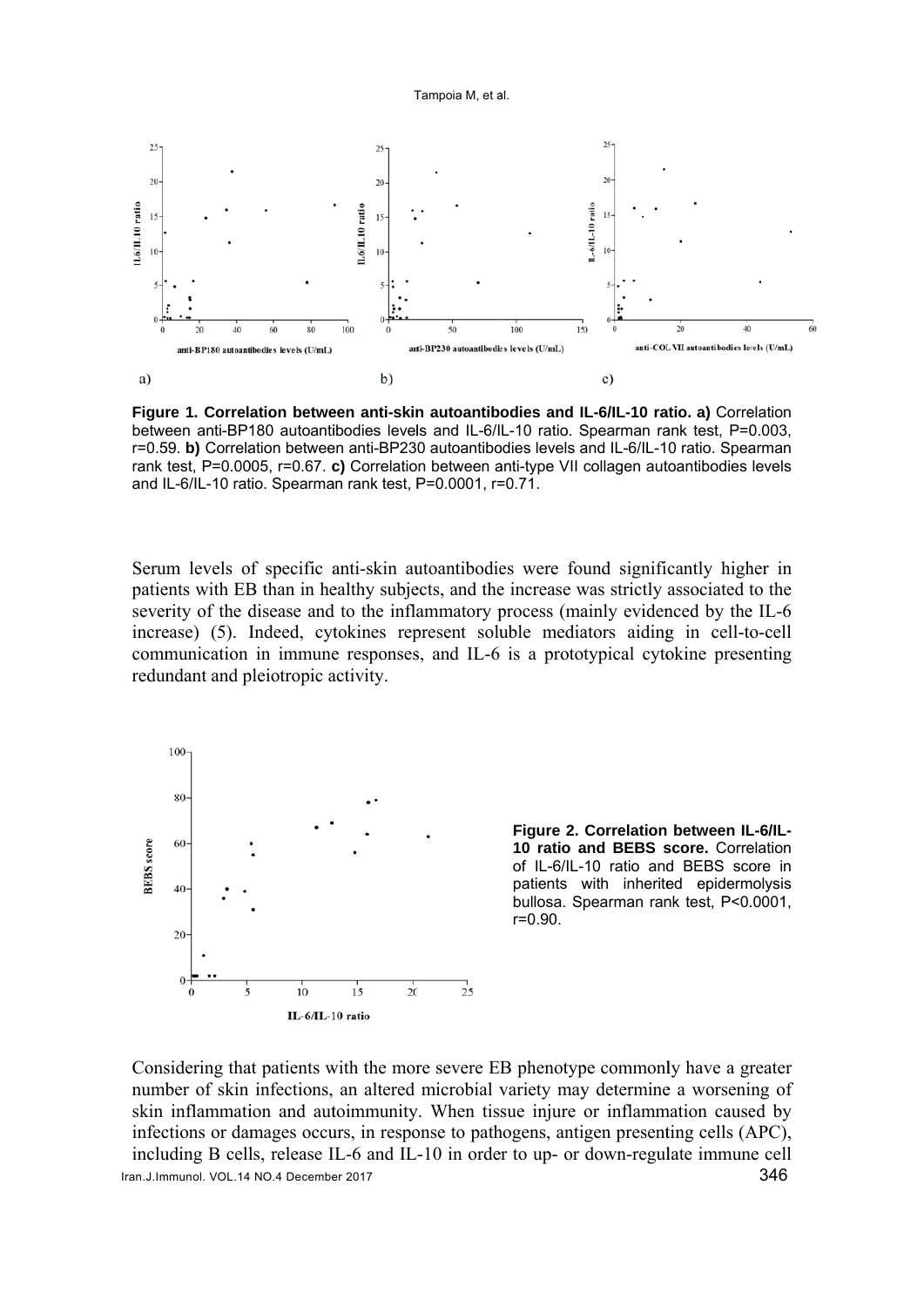activation and effector responses (17). Evidence of high levels of the pro-inflammatory cytokine IL-6 has been frequently detected during inflammatory reactions in autoimmune diseases (9,13,14,18,19). IL-6 production is promptly initiated, contributing to the host defense by the stimulation of acute-phase immune reactions and hematopoiesis. The synthesis of IL-6 is terminated when tissue homeostasis is reestablished. However, the dysregulated continual production of IL-6 has been involved in the development of several diseases, such as autoimmune and chronic inflammatory diseases and cancers (17). IL-6 has the capability of promoting autoantibody production and of causing an imbalance between Th17 and Treg (20,21). The autoantibody production in patients with EB would be induced by both IL-6 on self-reactive B cells and inhibition, which is in turn caused by IL-6 itself, on the action of regulatory T cells secreting IL-10, which is lower in these patients. Dysregulation of IL-10 leads to severe immune-pathology, in the form of immune-deficiency or autoimmunity. The contribution of IL-10 in inflammatory processes during infection and autoimmunity has been elucidated in several models of infection and autoimmunity. Reduced expression of IL-10 is associated with a number of autoimmune diseases in mice and humans, such as psoriasis, inflammatory bowel disease and rheumatoid arthritis  $(11)$ .



Figure 3. ROC analysis of IL-6/IL-10 ratio. a) Receiver operating characteristic (ROC) plot analysis of IL-6-IL-10 using BEBS score ≥56 point as condition variable. AUC, area under the curve, was 0.91. b) Receiver operating characteristic (ROC) plot analysis of IL-6/IL-10 using EB type as condition variable. AUC, area under the curve, was 0.99.

It should be clinically relevant to develop an accurate test for identifying patients with more severe EB to submit to further evaluation and treatment and our study was undertaken with the aim to evaluate the prognostic value of the IL-6/IL-10 ratio on severity disease in patients with EB. We proved that the IL-6/IL-10 ratio  $>5.6$  has a good diagnostic accuracy to identify patients with the highest severity of disease and can induce advantages in management of the autoimmune diseases.

Nowadays, a current frontier of therapy counts on biologic drugs which are able to alter the balance between the generation of proinflammatory cytokines IL-6 and TNF- $\alpha$ , in Iran.J.Immunol. VOL.14 NO.4 December 2017 347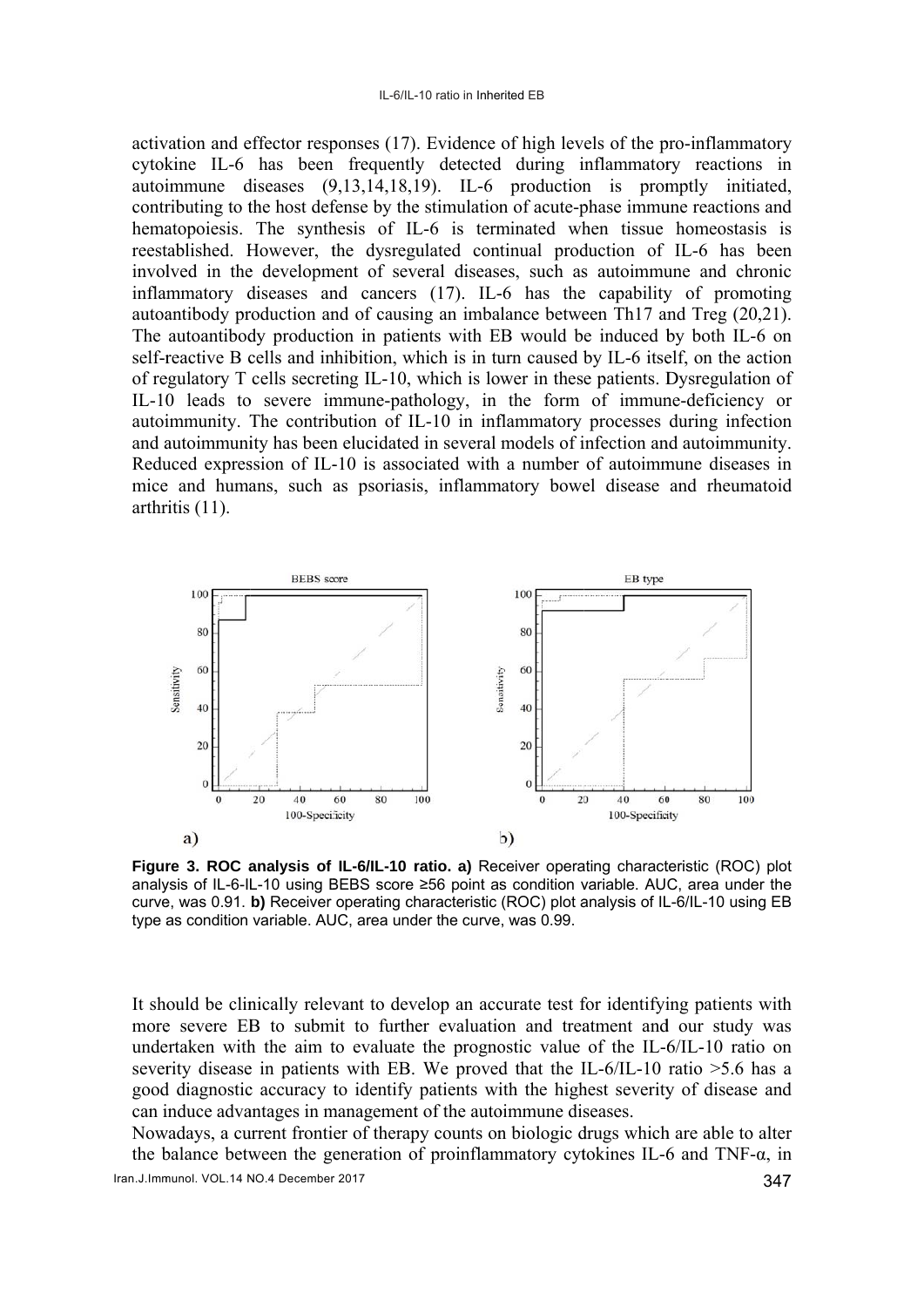contrast to the regulatory cytokine IL-10; this has been recently demonstrated by the inhibited phosphorylation of B cells receptor by epratuzumab CD22 targeting in systemic lupus erythematous immune treatment (22). Moreover, the protective role played by IL-6 monoclonal antibodies has been reported in experimental autoimmune myocarditis, where these antibodies neutralized IL-6 and increased IL-10 expression by suppressing Th17 and Treg cells (23).

Although the pathophysiological meaning of IL-6/IL-10 balance is far from being elucidated in detail, it is possible to suppose that it plays a role in homing of inflammatory cells and therefore in the outcome of inflammation. The presence of increased IL-6/IL-10 balance can somehow modulate the cascade of inflammatory phenomenon occurring in EB. Of course, the relevance of this kind of phenomenon in vivo on damaged skin is object of speculation. It would be of interest, in this respect, a longitudinal evaluation of changes in serum IL-6 and IL-10 levels in single patient in relation with different clinical outcome and disease treatments.

In conclusion, we cannot exclude that both effects, the overproduction of autoantibodies and abnormal cytokine profile, can self-renew reciprocally. Furthermore, our results suggest a role of IL-6/IL-10 balance as a possible marker of damage in EB, in addition to its potential involvement in inflammatory process. However, further studies are needed in order to establish the role of cytokines and autoantibodies as possible clinical markers of disease and therapeutic monitoring.

## **ACKNOWLEDGEMENTS**

All patients remained anonymous and gave informed consent to be included in the study. The study was conducted in accordance with the ethical standards as formulated in the Helsinki Declaration. The Authors thank Technogenetics for technical assistance.

# **REFERENCES**

- 1. Fine JD. Inherited epidermolysis bullosa: Past, present, and future. Ann N Y Acad Sci. 2010; 1194:213–222.
- 2. Fine JD. Inherited epidermolysis bullosa: Recent basic and clinical advances. Curr Opin Pediatr. 2010; 22:453–458.
- 3. Tampoia M, Bonamonte D, Filoni A, Garofalo L, Morgese MG, Brunetti L, et al. Prevalence of specific anti-skin autoantibodies in a cohort of patients with inherited epidermolysis bullosa. Orphanet J Rare Dis. 2013; 4:132-142.
- 4. Annicchiarico G, Morgese MG, Esposito S, Lopalco G, Lattarulo M, Tampoia M, et al. Proinflammatory Cytokines and Antiskin Autoantibodies in Patients with Inherited Epidermolysis Bullosa. Medicine (Baltimore). 2015; 94:e1528.
- 5. Esposito S, Guez S, Orenti A, Tadini G, Scuvera G, Corti L, et al. Autoimmunity and Cytokine Imbalance in Inherited Epidermolysis Bullosa. Int J Mol Sci. 2016; 24:1625-1638.
- 6. Ludwig RJ, Zillikens D. Pathogenesis of epidermolysis bullosa acquisita. Dermatol Clin. 2011; 29:493–501.
- 7. Chopra V, Tyring SK, Johnson L, Fine JD. Patients with severe forms of inherited epidermolysis bullosa exhibit decreased lymphokine and monokine production. J Clin Immunol. 1990; 10:321– 329.
- 8. Chopra V, Tyring SK, Johnson L, Fine JD. Peripheral blood mononuclear cell subsets in patients with severe inherited forms of epidermolysis bullosa. Arch Dermatol. 1992; 128:201–209.